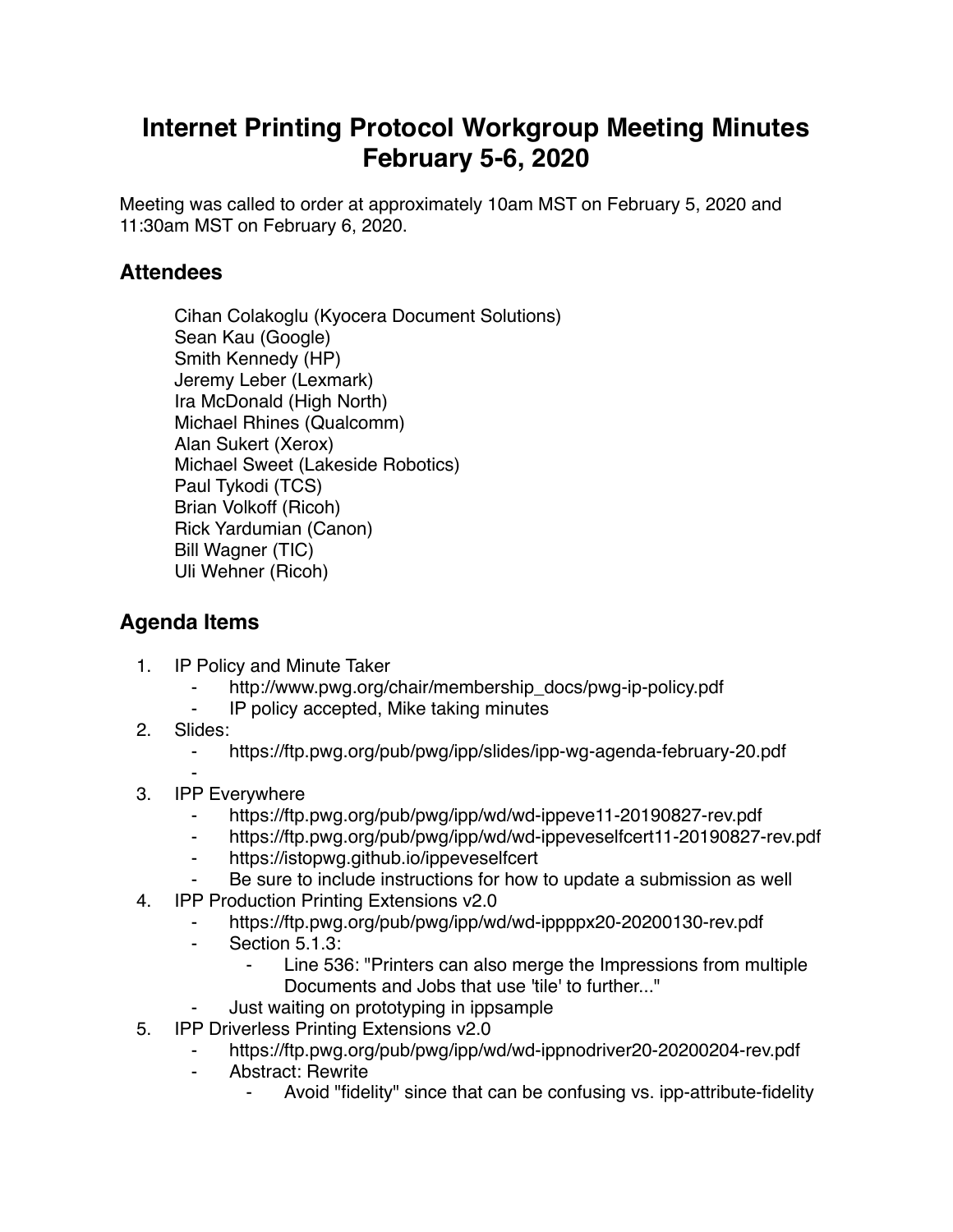- ⁃ "This specification defines new attributes, values, and operations to support features, capabilities, and status information traditionally associated with model-specific drivers."
- Section 1:
	- ⁃ Use one-line abstract as the first sentence.
	- ⁃ "provide Printers" (singular)
	- ⁃ Maybe break up into a few subsections with short summaries for capabilities, status, localization, etc.?
	- Talk about presets
	- ⁃ Talk about what model-specific drivers do, to lead into section 3 and 4.
	- Always use Printer to talk about any imaging service
- Section 2.4:
	- Drop Document Content, any other terms that are no longer used here
	- Job Ticket: The operation and Job Template attributes supplied in a Job Creation request that provide the End User's intent for Job and Document processing as well as descriptive information about the Job and its Document(s).
	- Printer Resident: Hosted by the Printer. Usually used in discussing Printer resources. Maybe provide an example with an ipps: URI for IPP and https: URI for resources?
- Section 3.1:
	- ⁃ "with a capabilities that match ..."?
	- ⁃ "Therefore, this ... specification defines IPP extensions to support:"
	- ⁃ Merge two sentences from lines 449 to 452...
	- ⁃ Bullet 6: "Roll feed media"
	- Bullet 7: "Printer Resident message catalog resources for localization of attribute names, enum values, and keyword values;"
	- Bullet 9: Either "presets" or Presets (defined term)
- Section 3.2.1:
	- ⁃ "in order of proximity"
- Section 3.2.2:
	- ⁃ "visible or audible alert"
	- ⁃ Or "Printer to flash a light or make a sound".
	- ⁃ "to confirm she selected the correct Printer." (or something like that)
- Section 3.2.3:
	- ⁃ Reword "control to print"
	- "available printers"
	- "less confusing" instead of "simpler"
	- ⁃ Q: Don't we want to pick the address/interface?
		- A: No, since we might see advertisements for multiple addresses but not have access on all of those addresses, modern client code tries them all (e.g. Happy Eyeballs)
	- ⁃ "the client software" instead of Client
- Section 3.2.4:
	- Drop comma before "and" in first and second sentences.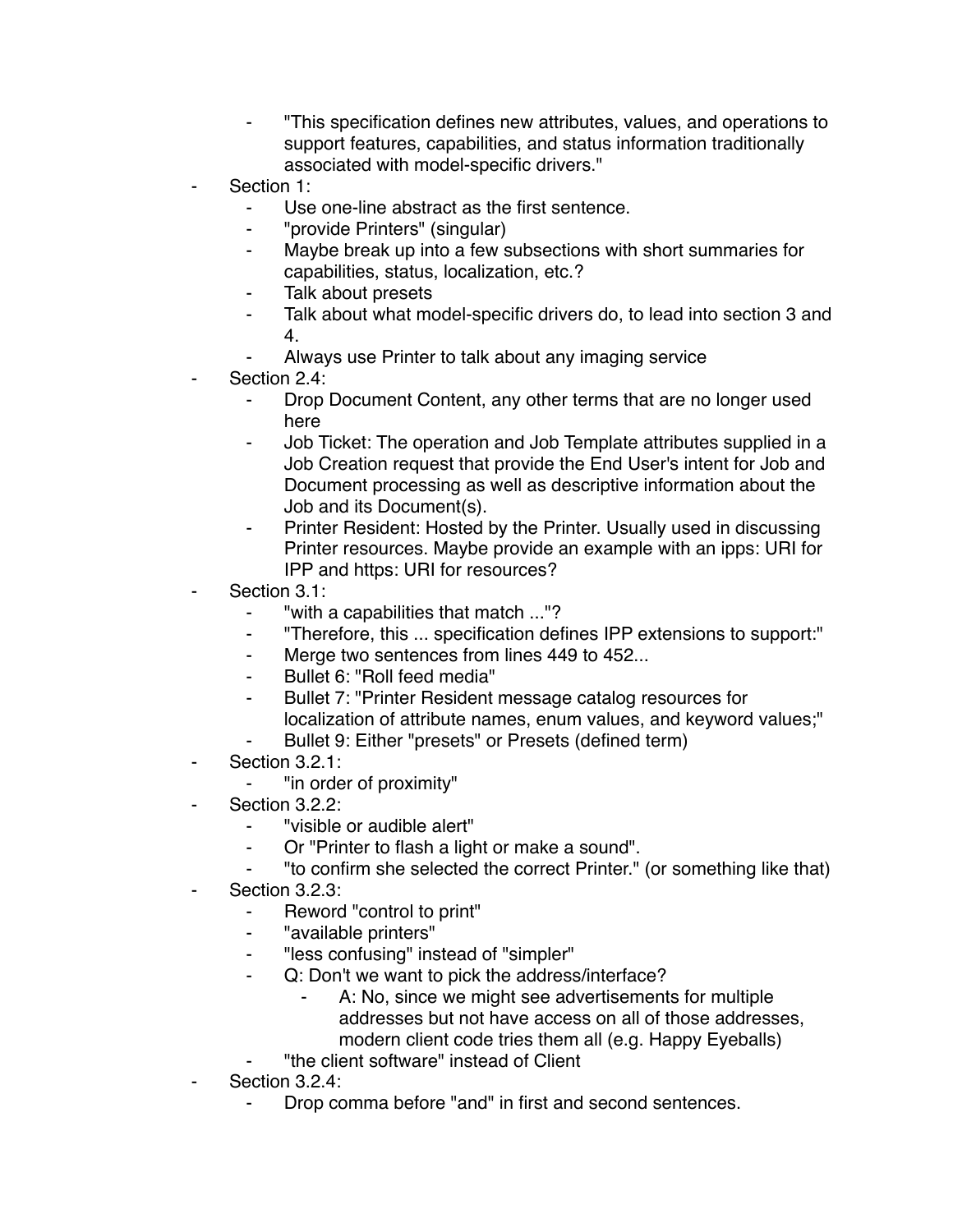- Section 3.2.5:
	- Drop comma before "and" in first sentence.
	- Reword second paragraph break up first sentence at least, drop "Job Ticket", etc.
- ⁃ Delete section 3.2.6 (now part of IPP Job Extensions v2.0)
- Section 3.2.7: "Print a Password-Protected Document"
	- Q: What about entering the password at the printer?
		- A: Not something that we support at this time, no way to know whether a printer a) can do it or b) has an alphanumeric keyword to enter the password on
	- ⁃ Q: Is this supported?
		- ⁃ A: Yes, CUPS has supported for a long time
	- Q: Is this used?
		- A: Not a lot
- ⁃ Delete section 3.2.8 (now part of IPP Job Extensions v2.0)
- Delete section 3.2.9 (now part of IPP Finishings v2.1)
- ⁃ Discuss: Potentially move the trim-after-xxx finishings enums and the print on roll-fed media and continuous printing use cases to a Finishings 2.x errata update?!?
- ⁃ Section 3.2.13: Personalize
- Section 3.2.15: Drop presets and Paula's impressions here
- ⁃ Section 3.2.16: Drop last sentence, "in between images", maybe add an illustration here?
- Section 3.2.18: Personalize
- Section 3.2.19: Drop advertising at end of paragraph., make as printing a photo and not a recipe, focus on what Ava sees (icon image matches the printer she sees, selected media shows that Vendor X Photo Paper is loaded, etc.)
	- ⁃ Q: Can you use extensions for things other than media?
		- A: Yes, absolutely
		- Use cases after this one talk about this...
	- ⁃ Q: Could we drop the media name from this use case so it is focused on the icon?
		- ⁃ A: We could break into two one for icons, one for vendor media types, then all of the other vendor extensions
- ⁃ Global: Check for unnecessary commas before "and"
- ⁃ Global: Client, Printer, etc. (capitalized)
- Delete section 11 (now in STD92)
- 6. Job Accounting with IPP v1.0
	- https://ftp.pwg.org/pub/pwg/ipp/wd/wd-ippaccounting10-20200129-rev.pdf
	- ⁃ Refining Use Cases/Requirements:
		- ⁃ Smith:
			- Sometimes "job-account-id" and "job-accounting-user-id" are treated as generic text values that can be used for anything
			- ⁃ Issue of trust was never discussed/ignored
		- Cihan:
			- ⁃ Chris's point was that requiring both attributes breaks some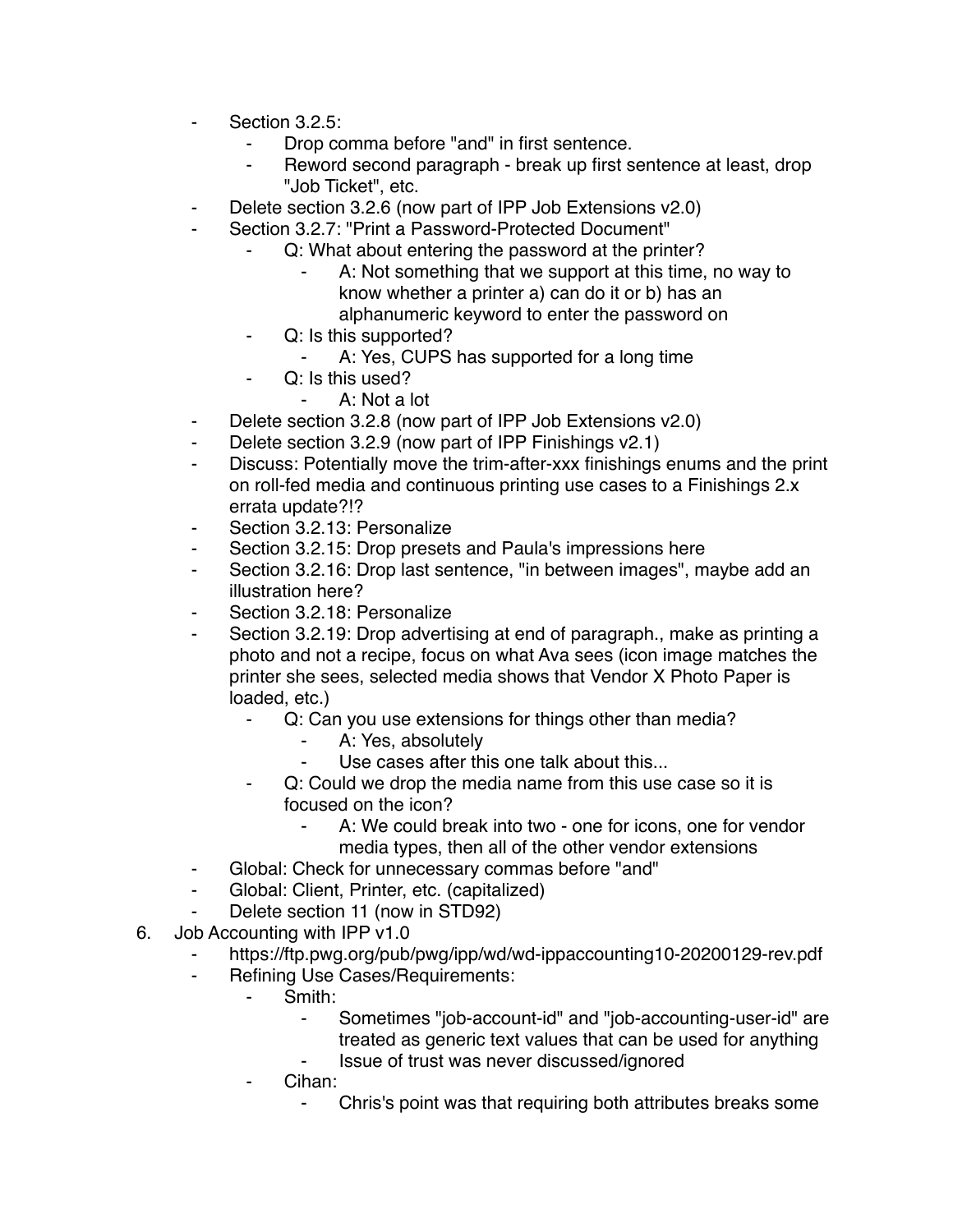existing clients

- On Mopria side, we can handle not requiring both
- Interoperability is an issue between different proprietary IPP profiles?
- Q: Should we try to fix them or replace them?
	- A: Need to know what the use cases and requirements are to effectively replace them...
- Q: What about clients that only show these attributes if they are present in the printer-mandatory-job-attributes list?
	- Don't know that we can mandate behavior.
	- ⁃ But important to make it possible for companies to implement a common standard and maintain legal compliance
- Q: Are there differences between guest and authenticated access?
	- A: Yes, but still have the same explicit consent and disclosure requirement
	- ⁃ Printer may trust values from an authenticated client more than an unauthenticated one
- Q: Does the Client need to provide the printer with proof that the End User has provided explicit consent?
	- A: No, everything is local to the Client, with the Printer just providing a URL and lists of attributes
- Q: Does the Client need to trust the Printer?
	- A: Yes, and X.509 cert validation and UUID matching along with Identify-Printer can be used to establish limited trust
	- ⁃ Printer can also authenticate Client (using various auth methods)
	- I don't think we want to require validation but definitely recommend
- Maybe have a use case for saving the last N values used for a better user experience?
- Q: Can a Printer reject a job with bad values?
	- Yes, client-error-attributes-or-values-not-supported at request time, job-state-reasons keyword after the fact
- ⁃ Business/Legal issues:
	- Disclosure of attributes via Get-Job-Attributes or Get-Jobs might be limited (only available out-of-band), Job Privacy attributes support this, can be mentioned in privacy policy...
- Q: Would it be useful to get Mopria accounting use cases?
	- ⁃ A: Yes
	- Action: Smith to contact Mopria for sanitized accounting use cases we can look at
- Would be nice to have a job-account-id-supported that wasn't a boolean...
- **Identify Specific Attributes** 
	- ⁃ "sides" isn't listed
	- "document-metadata"? Maybe, but not aware of any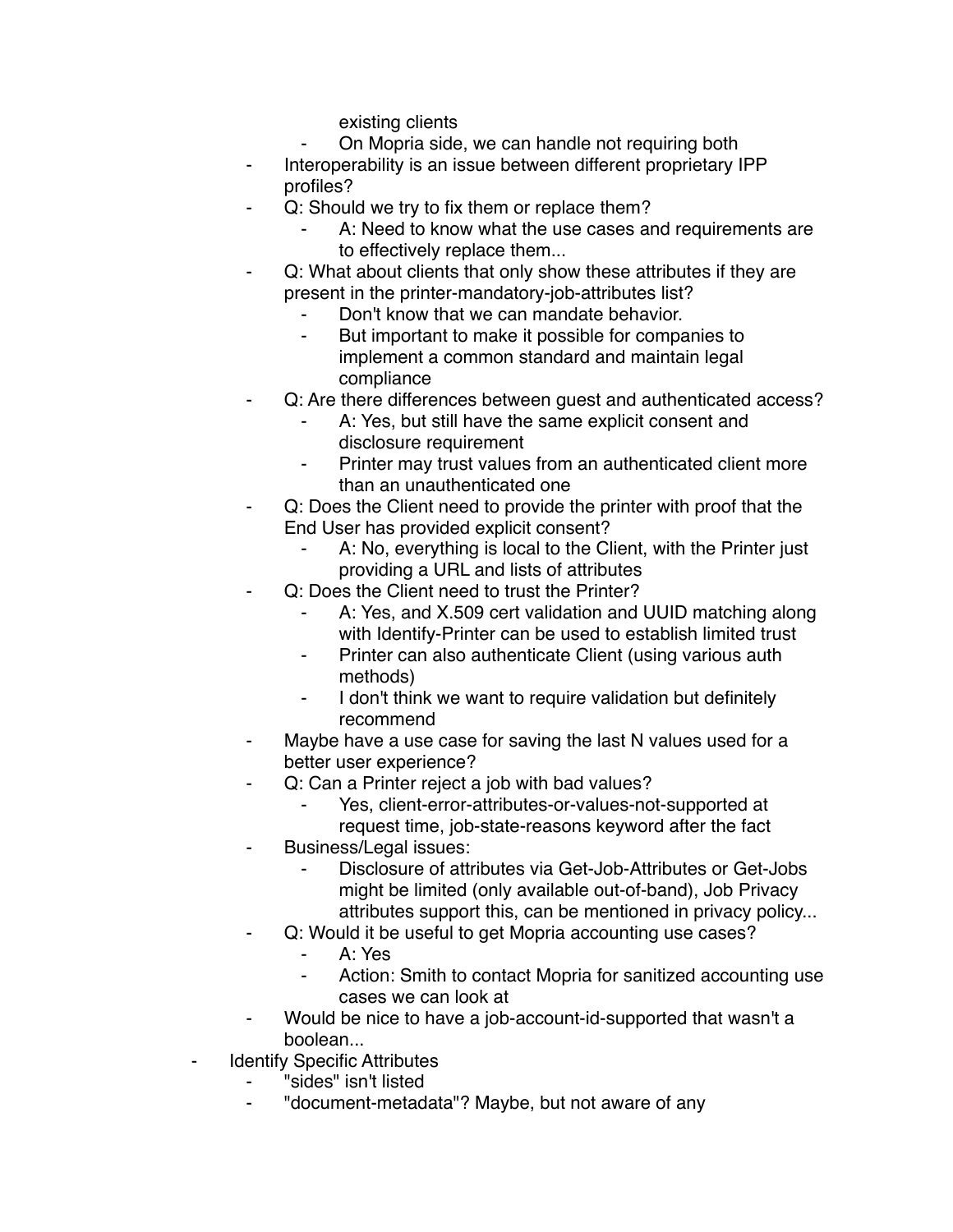implementations of it...

- ⁃ "document-format-details" -> could transition to "documentmetadata"
- ⁃ "job-impressions", "job-media-sheets", "job-pages": Can be supplied by Client, more typically filled in by Printer
- How to Support Legacy Clients?
	- Q: First bullet, are we talking about the accounting system or the Printer?
		- A: The Printer when the Client talks to the Printer it reports whatever information the accounting system needs
	- Typical configurations:
		- Dedicated printer that maintains detailed job history ("local accounting")
		- ⁃ Printer that is locally configured to request additional information which is then collected separately by accounting system (Job MIB or IPP query)
		- Printer has integrated accounting system (e.g. Release Printing solution)
	- Hold behavior is like release printing, e.g., enter account ID on control panel to release
		- 'job-held-for-review' keyword already exists!
- 7. IPP Encrypted Jobs and Documents v1.0
	- https://ftp.pwg.org/pub/pwg/ipp/wd/wd-ipptrustnoone10-20200128-rev.pdf
	- ⁃ Discuss: Do we need an encrypted job-name with the Create-Job operation?
		- Q: Does job-name typically contain sensitive information?
			- A: Yes, often the document or web page title
		- Q: What would show up in a job listing?
			- A: Typically "unknown" or "withheld" if the job-name is encrypted
		- Harder to pick jobs for follow-me printing (no job name for user to see)
			- Haven't addressed console display/security
			- ⁃ Security consideration displaying might expose PII/ sensitive info
		- Q: What about logging?
			- ⁃ IDS common log format doesn't include job-name, but has job-accounting-user-name
			- Might get leaked as part of message as well
		- Would be useful to have the encrypted job ticket separate from document data
		- Q: Maybe have an "encrypted-attributes (1setOf octetString)" operation that provides the encrypted Job Ticket information?
			- ⁃ A: Consensus is that it would be more overhead than needed
		- Q: Doesn't the client have control over this?
			- ⁃ A: Yes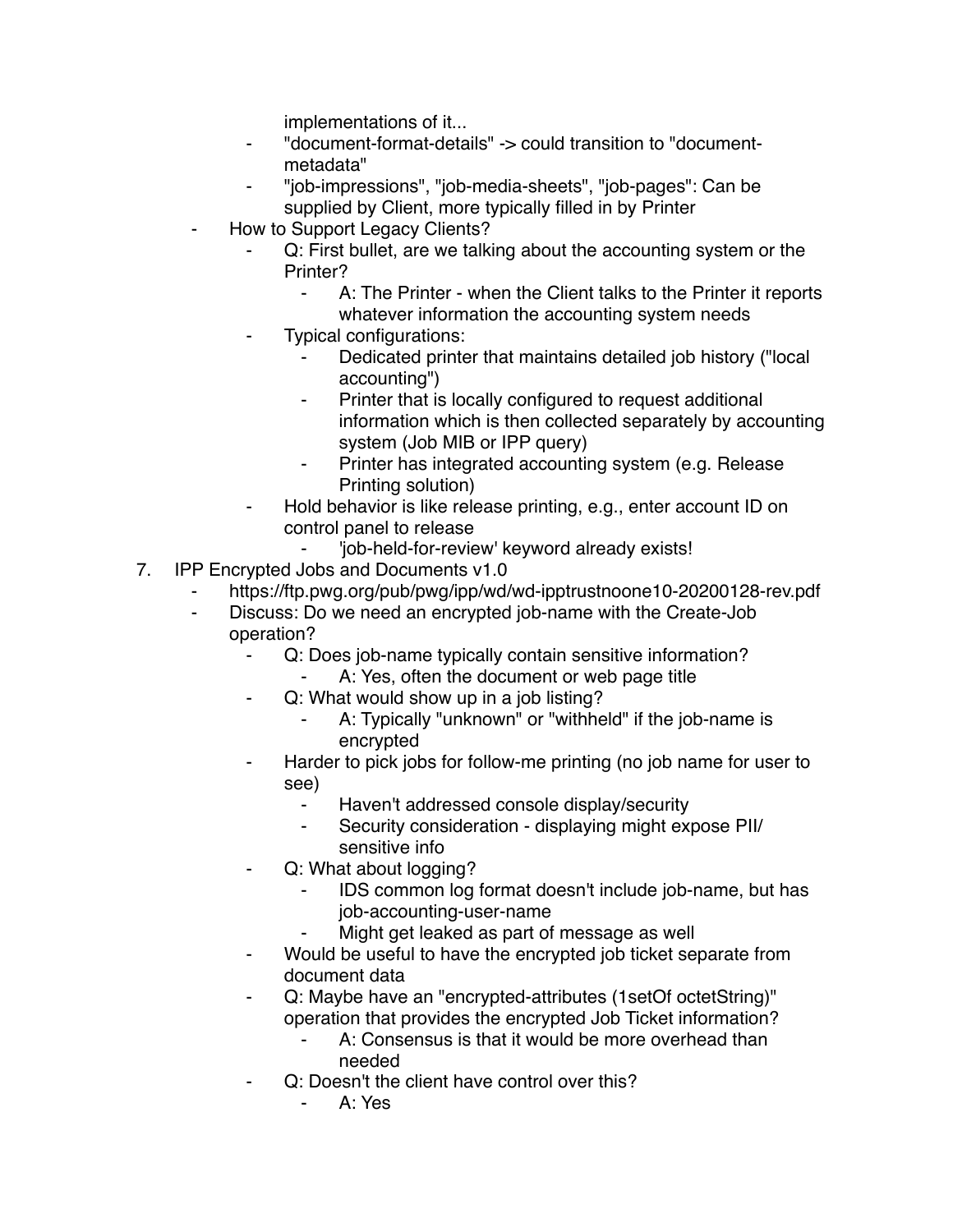- Could recommend a "public name" or "public ID" string for the job, provide UI?
- Or a random PIN
- Should not uniquely identify user, application, or document
- ⁃ Q: Do we have to worry about job-name containing information that would help decrypt the encrypted document data?
	- A: Probably not we already know it will be an IPP message followed (likely) by a PDF
	- ⁃ More an issue that knowing the job name might help an attacker focus on a particular job instead of all jobs
- Consensus: Document that job-name is a public name for the job and is not encrypted. Provide implementation guidance that it should not default to the current document name or title
- Figure 1:
	- Add job-name to each request, with different public and private jobname values for the encrypted request
- Section 4.1:
	- Line 354-355: "encrypted hash" is confusing, maybe "matches the hash that was sent" or something like that.
	- ⁃ Q: What about PGP with extra password or keys used?
		- A: Wanted to avoid the extra complications in an overview, but can mention it.
	- Break last two paragraphs into a separate section on how PGP is being used with IPP
	- Add another figure showing Client, Cloud, Printer, and bad actor in new IPP + PGP section
- Section 12.1:
	- Q: Why require TLS?
		- A: Because otherwise you can do a replay attack with the PGP-encrypted document data and get a hardcopy of the document
	- Talk about replay attacks, recommend that clients require additional password, maybe talk about printers validating public key at printer? 2FA with NFC ID badge or biometrics?
- ⁃ Probably need an appendix/section showing the various workflows or use cases?
- Add Section 12.x on PGP public key validation
	- To prevent MITM servers you need to trust the end printer, not an intermediary
- Smith: Will provide some diagrams/feedback/etc. for HP use cases
- 8. IPP Driverless Printing Extensions v2.0 (con't)
	- https://ftp.pwg.org/pub/pwg/ipp/wd/wd-ippnodriver20-20200204-rev.pdf
	- Section 3.5:
		- ⁃ Remove blank lines
		- Fix section reference
		- Remove 12 (subset printing attributes)
		- ⁃ Simplify the design recommendations "Prefer Printer Resident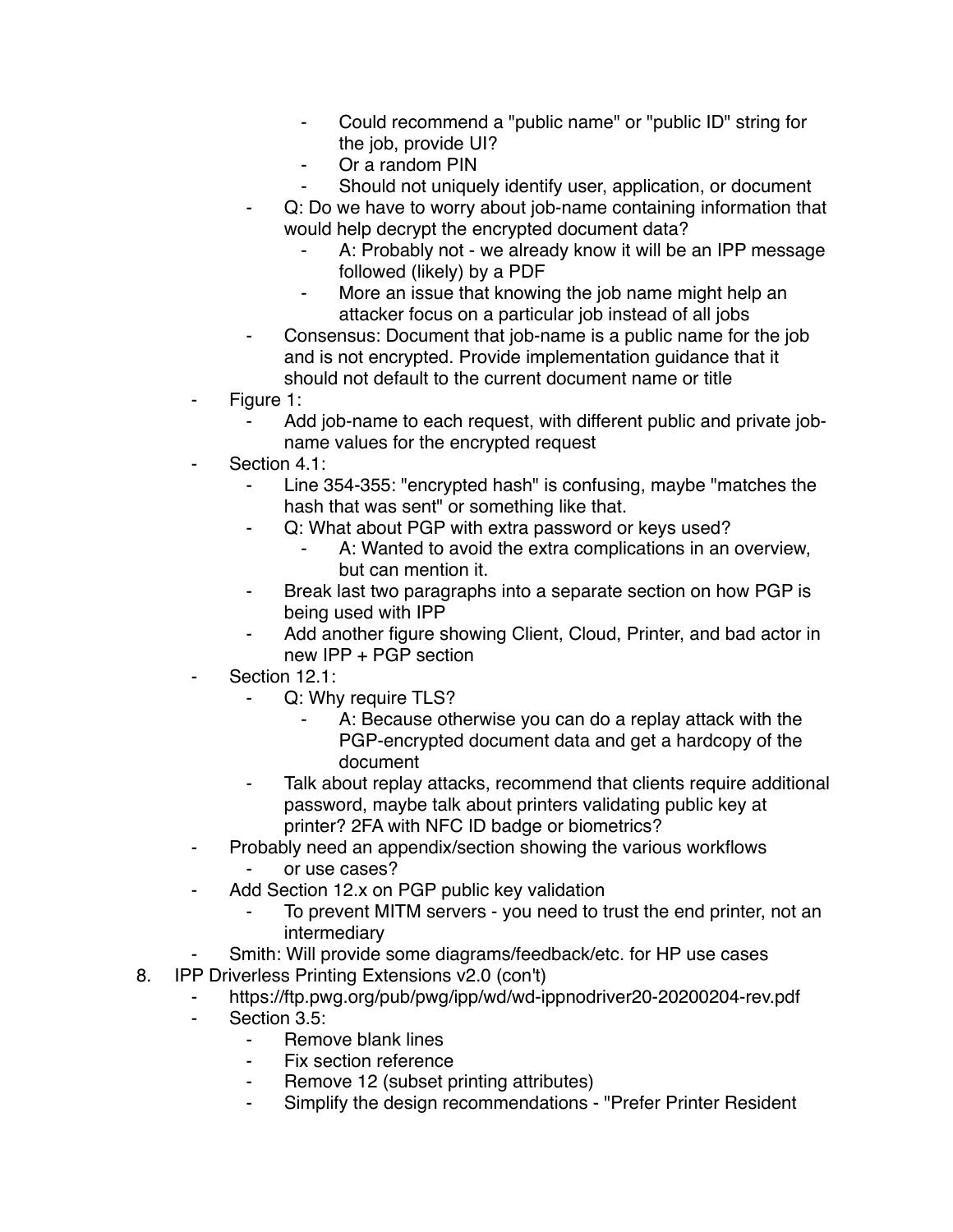resources ..."

- ⁃ Mark Table 1 as removed before publication
- Section 4.1:
	- ⁃ "can" instead of "would be able to"
- Section 4.2:
	- ⁃ "high-level features" instead of "macro granularity features"
	- ⁃ Drop "driverless" and use another feature.
	- "can" instead of "might"
- Discussion:
	- Need to decide whether we preserve the definition of feature keywords for historically-earlier documents (5100.3, 5100.11) in this document?
	- ⁃ 'production' for 5100.3
	- ⁃ 'enterprise' for 5100.11
- Section 4.3:
	- Drop policy enforcement
- Section 4.4:
	- ⁃ "can" not "CAN" :)
	- ⁃ "See section 12.2 for Printer resource best practices." (or something like that)
- Section 4.7:
	- ⁃ Drop or rewrite first paragraph
	- ⁃ "UUID attributes"
- Section 5.1:
	- ⁃ "the Printer MUST reject ..."
- Section 5.x:
	- ⁃ Eliminate stray bullets
	- ⁃ "List Paragraph" style in Word...
- Section 5.2:
	- Do we have a use case for this?
	- Action: Mike to review Validate-Document in NODRIVER
- Section 6.1.2:
	- ⁃ "document format"
	- Stopped at section 6.2.
- 9. IPP 3D Printing Liaisons
	- AMSC RAPID 2020: No focus on standards this year...
	- ⁃ SC Want a press release for the INCITS liaison (they will likely do one as well)
	- ⁃ ISO JTC1 not much happening with scanning right now
		- Paul: Maybe we can do something like IPP Scan for 3D?
	- TC171 not IEC, just ISO
		- First draft of best practice being posted/presented at April 2020 meeting
		- Paul will be presenting
		- SC Need Category C liaison, explore IP concerns
	- ⁃ Drupa 2020: Mike could prototype some things to provide Paul with videos and samples for the Cube presentation.